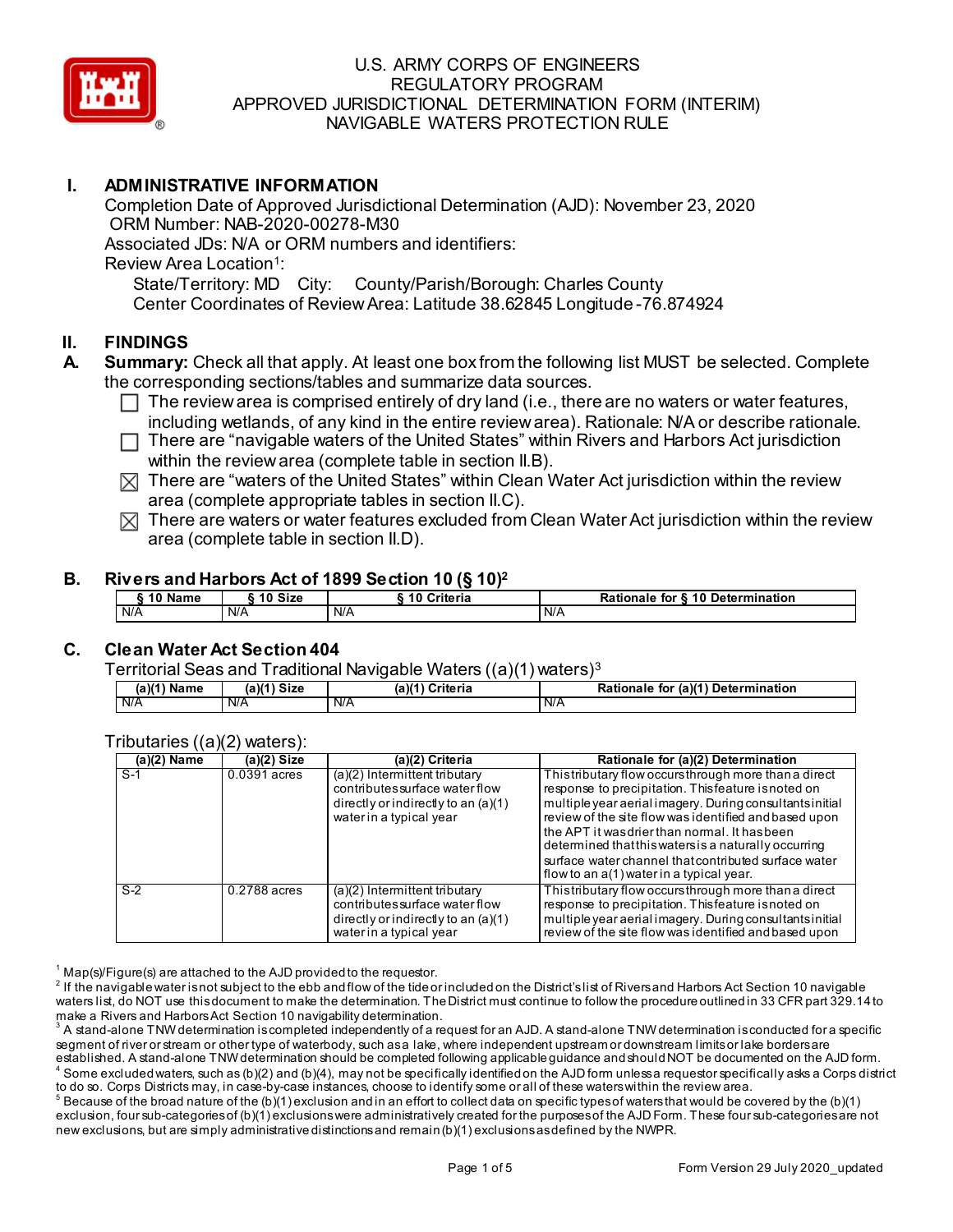

|       |                |                                                                                                                                       | the APT it was drier than normal. It has been<br>determined that this waters is a naturally occurring<br>surface water channel that contributed surface water<br>flow to an a(1) water in a typical year.                                                                                                                                                                                                                                     |
|-------|----------------|---------------------------------------------------------------------------------------------------------------------------------------|-----------------------------------------------------------------------------------------------------------------------------------------------------------------------------------------------------------------------------------------------------------------------------------------------------------------------------------------------------------------------------------------------------------------------------------------------|
| $S-3$ | $0.0402$ acres | $(a)(2)$ Intermittent tributary<br>contributes surface water flow<br>directly or indirectly to an $(a)(1)$<br>water in a typical year | Thistributary flow occurs through more than a direct<br>response to precipitation. This feature is noted on<br>multiple year aerial imagery. During consultants initial<br>review of the site flow was identified and based upon<br>the APT it was drier than normal. It has been<br>determined that this waters is a naturally occurring<br>surface water channel that contributed surface water<br>flow to an a(1) water in a typical year. |
| $S-4$ | $0.2697$ acres | $(a)(2)$ Perennial tributary contributes<br>surface water flow directly or<br>indirectly to an (a)(1) water in a<br>typical year      | Thistributary flow occurs through more than a direct<br>response to precipitation. This feature is noted on<br>multiple year aerial imagery. During consultants initial<br>review of the site flow was identified and based upon<br>the APT it was drier than normal. It has been<br>determined that this waters is a naturally occurring<br>surface water channel that contributed surface water<br>flow to an a(1) water in a typical year. |

#### Lakes and ponds, and impoundments of jurisdictional waters ((a)(3) waters):

| $(a)(3)$ Name | $(a)(3)$ Size | (a)(3) Criteria                                                                                                                                                    | Rationale for (a)(3) Determination                                                                                                                                                                                  |
|---------------|---------------|--------------------------------------------------------------------------------------------------------------------------------------------------------------------|---------------------------------------------------------------------------------------------------------------------------------------------------------------------------------------------------------------------|
| $W-1$         | 13.1428       | $(a)(3)$ Lake/pond or impoundment of<br>a jurisdictional water contributes<br>surface water flow directly or<br>indirectly to an (a)(1) water in a<br>typical year | $\mathsf{\mid W\!-\!1}$ is a man-made lake that wascaused by the<br>impoundment of a blue line stream for mining<br>operations. This water contributes to the surface flow of<br>an (a)(1) water in a typical year. |
|               |               |                                                                                                                                                                    |                                                                                                                                                                                                                     |

#### Adjacent wetlands ((a)(4) waters):

| $(a)(4)$ Name | $(a)(4)$ Size  | (a)(4) Criteria                                    | Rationale for (a)(4) Determination                                                                                                                      |
|---------------|----------------|----------------------------------------------------|---------------------------------------------------------------------------------------------------------------------------------------------------------|
| $W-10$        | 1.1196 acres   | $(a)(4)$ Wetland abutsan $(a)(1)-(a)(3)$<br>water  | W-10 is an abutting wetland. It has direct hydrological<br>connection to an (a)(2) tributary. Water flows into the                                      |
|               |                |                                                    | $(a)(2)$ water in a typical year.                                                                                                                       |
| $W-11$        | 0.0774 acres   | $(a)(4)$ Wetland abuts an $(a)(1)-(a)(3)$<br>water | W-11 is an abutting wetland. It has direct hydrological<br>connection to an (a)(2) tributary. Water flows into the<br>(a)(2) water in a typical year.   |
| $W-12$        | $0.0339$ acres | $(a)(4)$ Wetland abuts an $(a)(1)-(a)(3)$<br>water | W-12 is an abutting wetland. It has direct hydrological<br>connection to an (a)(2) tributary. Water flows into the<br>(a)(2) water in a typical year.   |
| $W-13$        | $0.0074$ acres | $(a)(4)$ Wetland abutsan $(a)(1)-(a)(3)$<br>water  | W-13 is an abutting wetland. It has direct hydrological<br>connection to an (a)(2) tributary. Water flows into the<br>(a)(2) water in a typical year.   |
| $W-14$        | $0.164$ acres  | $(a)(4)$ Wetland abuts an $(a)(1)-(a)(3)$<br>water | W-14 is an abutting wetland. It has direct hydrological<br>connection to an (a)(2) tributary. Water flows into the<br>$(a)(2)$ water in a typical year. |
| $W-15$        | $0.9627$ acres | $(a)(4)$ Wetland abuts an $(a)(1)-(a)(3)$<br>water | W-15 is an abutting wetland. It has direct hydrological<br>connection to an (a)(2) tributary. Water flows into the<br>(a)(2) water in a typical year.   |

 $1$  Map(s)/Figure(s) are attached to the AJD provided to the requestor.

<sup>2</sup> If the navigable water is not subject to the ebb and flow of the tide or included on the District's list of Rivers and Harbors Act Section 10 navigable waters list, do NOT use this document to make the determination. The District must continue to follow the procedure outlined in 33 CFR part 329.14 to make a Rivers and Harbors Act Section 10 navigability determination.

 $^{\rm 3}$  A stand-alone TNW determination is completed independently of a request for an AJD. A stand-alone TNW determination is conducted for a specific segment of river or stream or other type of waterbody, such as a lake, where independent upstream or downstream limits or lake borders are established. A stand-alone TNW determination should be completed following applicable guidance and should NOT be documented on the AJD form.  $^4$  Some excluded waters, such as (b)(2) and (b)(4), may not be specifically identified on the AJD form unless a requestor specifically asks a Corps district to do so. Corps Districts may, in case-by-case instances, choose to identify some or all of these waters within the review area.

 $^5$  Because of the broad nature of the (b)(1) exclusion and in an effort to collect data on specific types of waters that would be covered by the (b)(1) exclusion, four sub-categories of (b)(1) exclusions were administratively created for the purposes of the AJD Form. These four sub-categories are not new exclusions, but are simply administrative distinctions and remain (b)(1) exclusions as defined by the NWPR.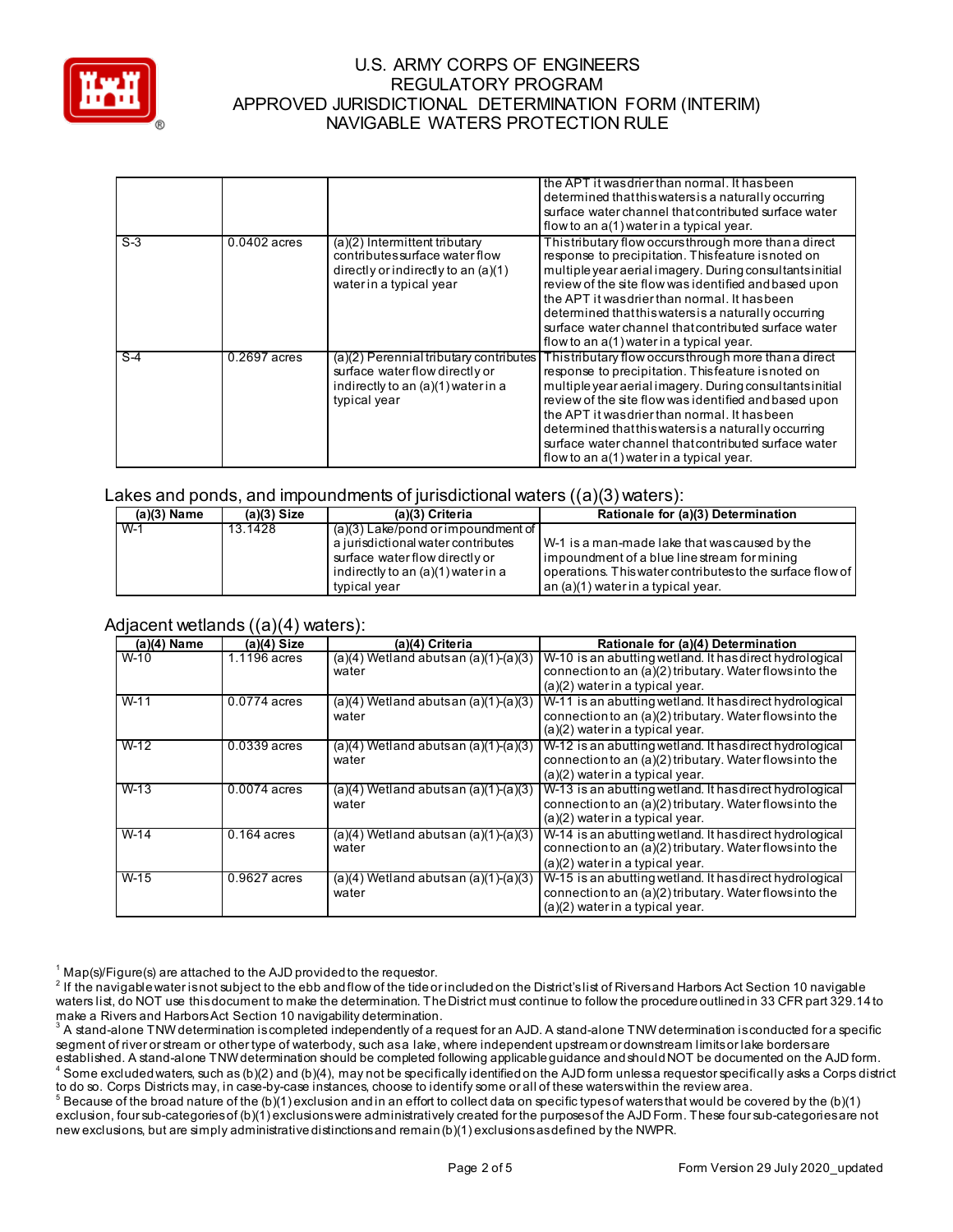

| $W-16$ | $0.3053$ acres | $(a)(4)$ Wetland abuts an $(a)(1)-(a)(3)$ | W-16 is an abutting wetland. It has direct hydrological   |
|--------|----------------|-------------------------------------------|-----------------------------------------------------------|
|        |                | water                                     | connection to an (a)(2) tributary. Water flows into the   |
|        |                |                                           | (a)(2) water in a typical year.                           |
| $W-17$ | $0.0115$ acres | $(a)(4)$ Wetland abutsan $(a)(1)-(a)(3)$  | W-17 is an abutting wetland. It has direct hydrological   |
|        |                | water                                     | connection to an (a)(2) tributary. Water flows into the   |
|        |                |                                           | (a)(2) water in a typical year.                           |
|        |                |                                           |                                                           |
| $W-18$ | $0.0229$ acres | $(a)(4)$ Wetland abutsan $(a)(1)-(a)(3)$  | W-18 is an abutting wetland. It has direct hydrological   |
|        |                | water                                     | connection to an (a)(2) tributary. Water flows into the   |
|        |                |                                           | (a)(2) water in a typical year.                           |
| $W-19$ | $0.0019$ acres | $(a)(4)$ Wetland abutsan $(a)(1)-(a)(3)$  | W-19 is an abutting wetland. It has direct hydrological   |
|        |                | water                                     | connection to an (a)(2) tributary. Water flows into the   |
|        |                |                                           | (a)(2) water in a typical year.                           |
| W-2    | $0.0328$ acres | $(a)(4)$ Wetland abutsan $(a)(1)-(a)(3)$  | W-2 is an abutting wetland. It has direct hydrological    |
|        |                |                                           |                                                           |
|        |                | water                                     | connection to an (a)(2) tributary. Water flows into the   |
|        |                |                                           | (a)(2) water in a typical year.                           |
| $W-20$ | $0.042$ acres  | $(a)(4)$ Wetland abutsan $(a)(1)-(a)(3)$  | W-20 is an abutting wetland. It has direct hydrological   |
|        |                | water                                     | connection to an (a)(2) tributary. Water flows into the   |
|        |                |                                           | (a)(2) water in a typical year.                           |
| $W-21$ | $0.0364$ acres | $(a)(4)$ Wetland abutsan $(a)(1)-(a)(3)$  | W-21 is an abutting wetland. It has direct hydrological   |
|        |                | water                                     | connection to an $(a)(2)$ tributary. Water flows into the |
|        |                |                                           | (a)(2) water in a typical year.                           |
| $W-22$ | $0.0125$ acres | $(a)(4)$ Wetland abutsan $(a)(1)-(a)(3)$  | W-22 is an abutting wetland. It has direct hydrological   |
|        |                |                                           |                                                           |
|        |                | water                                     | connection to an (a)(2) tributary. Water flows into the   |
|        |                |                                           | (a)(2) water in a typical year.                           |
| $W-23$ | $0.0472$ acres | $(a)(4)$ Wetland abutsan $(a)(1)-(a)(3)$  | $W-23$ is an abutting wetland. It has direct hydrological |
|        |                | water                                     | connection to an (a)(2) tributary. Water flows into the   |
|        |                |                                           | (a)(2) water in a typical year.                           |
| $W-24$ | $0.0645$ acres | $(a)(4)$ Wetland abutsan $(a)(1)-(a)(3)$  | W-24 is an abutting wetland. It has direct hydrological   |
|        |                | water                                     | connection to an $(a)(2)$ tributary. Water flows into the |
|        |                |                                           | (a)(2) water in a typical year.                           |
| $W-25$ | $0.0694$ acres | $(a)(4)$ Wetland abutsan $(a)(1)-(a)(3)$  | W-25 is an abutting wetland. It has direct hydrological   |
|        |                | water                                     | connection to an (a)(2) tributary. Water flows into the   |
|        |                |                                           |                                                           |
|        |                |                                           | (a)(2) water in a typical year.                           |
| $W-3$  | $0.0046$ acres | $(a)(4)$ Wetland abutsan $(a)(1)-(a)(3)$  | W-3 is an abutting wetland. It has direct hydrological    |
|        |                | water                                     | connection to an (a)(2) tributary. Water flows into the   |
|        |                |                                           | (a)(2) water in a typical year.                           |
| $W-4$  | $0.0294$ acres | $(a)(4)$ Wetland abutsan $(a)(1)-(a)(3)$  | W-4 is an abutting wetland. It has direct hydrological    |
|        |                | water                                     | connection to an (a)(2) tributary. Water flows into the   |
|        |                |                                           | (a)(2) water in a typical year.                           |
| $W-5$  | $0.4206$ acres | $(a)(4)$ Wetland abutsan $(a)(1)-(a)(3)$  | W-5 is an abutting wetland. It has direct hydrological    |
|        |                | water                                     |                                                           |
|        |                |                                           | connection to an (a)(2) tributary. Water flows into the   |
|        |                |                                           | (a)(2) water in a typical year.                           |
| $W-6$  | $0.0579$ acres | $(a)(4)$ Wetland abutsan $(a)(1)-(a)(3)$  | W-6 is an abutting wetland. It has direct hydrological    |
|        |                | water                                     | connection to an (a)(2) tributary. Water flows into the   |
|        |                |                                           | (a)(2) water in a typical year.                           |
| $W-8$  | $0.0205$ acres | $(a)(4)$ Wetland abutsan $(a)(1)-(a)(3)$  | W-8 is an abutting wetland. It has direct hydrological    |
|        |                | water                                     | connection to an (a)(2) tributary. Water flows into the   |
|        |                |                                           | (a)(2) water in a typical year.                           |
|        |                |                                           |                                                           |
| $W-9$  | 0.3686 acres   | $(a)(4)$ Wetland abutsan $(a)(1)-(a)(3)$  | W-9 is an abutting wetland. It has direct hydrological    |
|        |                | water                                     | connection to an (a)(2) tributary. Water flows into the   |
|        |                |                                           | (a)(2) water in a typical year.                           |

 $1$  Map(s)/Figure(s) are attached to the AJD provided to the requestor.

<sup>2</sup> If the navigable water is not subject to the ebb and flow of the tide or included on the District's list of Rivers and Harbors Act Section 10 navigable waters list, do NOT use this document to make the determination. The District must continue to follow the procedure outlined in 33 CFR part 329.14 to make a Rivers and Harbors Act Section 10 navigability determination.

 $^3$  A stand-alone TNW determination is completed independently of a request for an AJD. A stand-alone TNW determination is conducted for a specific segment of river or stream or other type of waterbody, such as a lake, where independent upstream or downstream limits or lake borders are established. A stand-alone TNW determination should be completed following applicable guidance and should NOT be documented on the AJD form.  $^4$  Some excluded waters, such as (b)(2) and (b)(4), may not be specifically identified on the AJD form unless a requestor specifically asks a Corps district to do so. Corps Districts may, in case-by-case instances, choose to identify some or all of these waters within the review area.

 $^5$  Because of the broad nature of the (b)(1) exclusion and in an effort to collect data on specific types of waters that would be covered by the (b)(1) exclusion, four sub-categories of (b)(1) exclusions were administratively created for the purposes of the AJD Form. These four sub-categories are not new exclusions, but are simply administrative distinctions and remain (b)(1) exclusions as defined by the NWPR.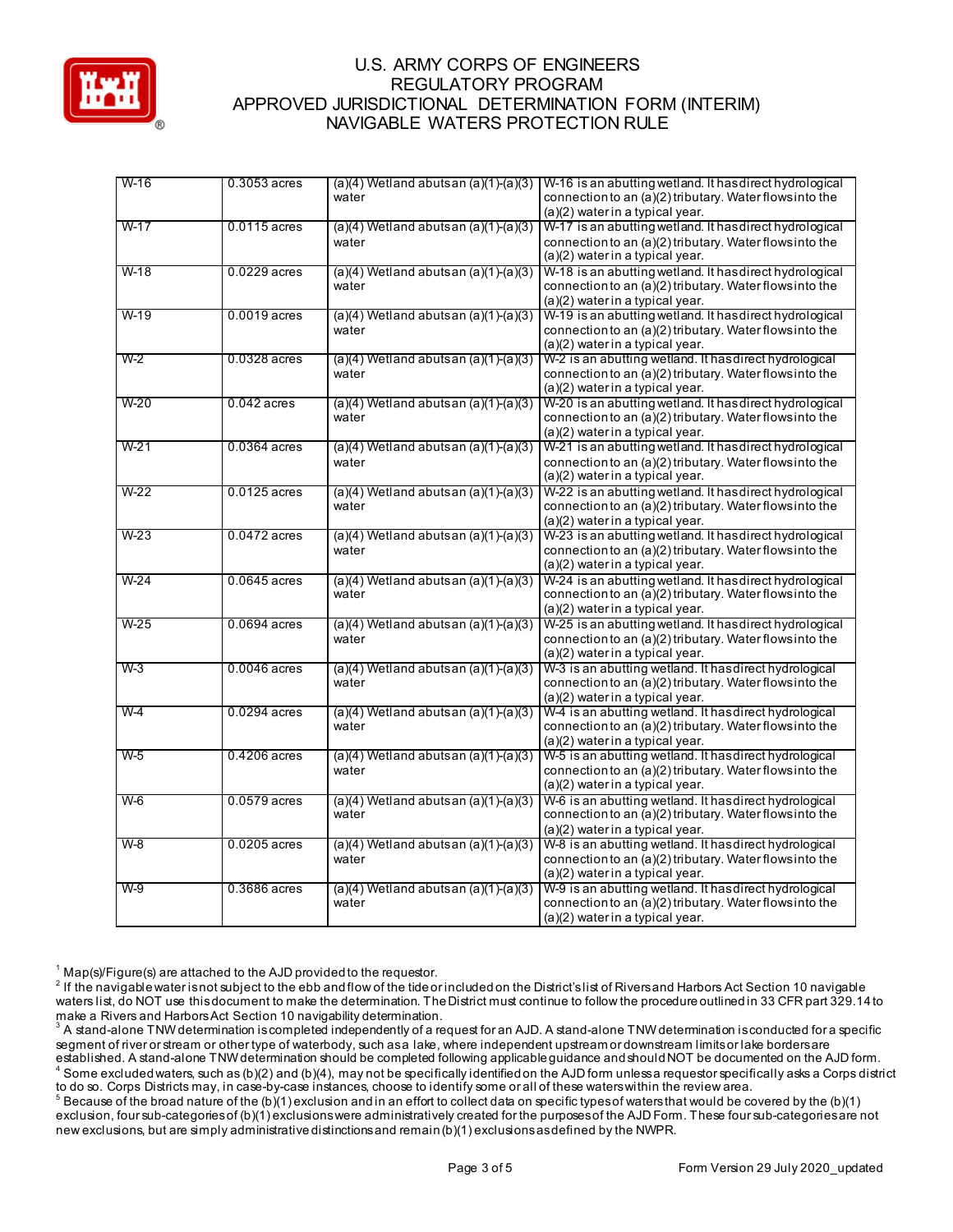

# **D. Excluded Waters or Features**

Excluded waters  $((b)(1) - (b)(12))^4$ :

|       | <b>Exclusion Name Exclusion Size</b> | Exclusion                   | <b>Rationale for Exclusion Determination</b>                                                                             |
|-------|--------------------------------------|-----------------------------|--------------------------------------------------------------------------------------------------------------------------|
| $W-7$ | 0.5677 acres                         | (b)(1) Non-adjacent wetland | l W-7 is an isolated wetland that is separated by a<br>I manmade structure and has no direct hydrological<br>connection. |

# **III. SUPPORTING INFORMATION**

- **A. Select/enter all resources** that were used to aid in this determination and attach data/maps to this document and/or references/citations in the administrative record, as appropriate.
	- **\_X\_** Information submitted by, or on behalf of, the applicant/consultant: *Waldorf Flex Building Waters of the U.S. Delineation report provided by the consultant on behalf of the applicant.*  This information *is* sufficient for purposes of this AJD. Rationale: *N/A*
	- **\_\_\_** Data sheets prepared by the Corps: *Title(s) and/or date(s).*
	- **\_\_\_** Photographs:*(NA, aerial, other, aerial and other) Title(s) and/or date(s).*
	- **\_X\_** Corps Site visit(s) conducted on: *August 19, 2020*
	- **\_\_\_** Previous Jurisdictional Determinations (AJDs or PJDs): *ORM Number(s) and date(s).*
	- **\_X\_** Antecedent Precipitation Tool: *provide detailed discussion in Section III.B.*
	- **\_X\_** USDA NRCS Soil Survey: *Northern Coastal Plain, 149 A online Soil Survey*
	- **\_X\_** USFWS NWI maps: *USFWS ONLINE NWI Mapper*
	- **\_X\_** USGS topographic maps: *USGS 7.5 Quad Brandywine MD*

#### **Other data sources used to aid in this determination:**

| Data Source (select)       | Name and/or date and other relevant information |
|----------------------------|-------------------------------------------------|
| USGS Sources               | N/A.                                            |
| USDA Sources               | N/A.                                            |
| <b>NOAA Sources</b>        | N/A.                                            |
| USACE Sources              | N/A.                                            |
| State/Local/Tribal Sources | $N/A$ .                                         |
| <b>MERLIN</b>              | Spring 2017 Color Infrared                      |

**B. Typical year assessment(s):** N/A or provide typical year assessment for each relevant data source used to support the conclusions in the AJD. The Corps reviewed the APT to determine the flow characteristics of the three intermittent tributaries. During the consultants site visit flow was observed. The APT tool states that the initial consultant site visit was a drier than normal timeframe. During the agency site visit all tributaries were flowing. The APT states that the agency site visit date was wetter than normal but based on the previous site visits and aerial photography it was determined that these tributaries contributed more than storm flows to a downstream (a)(1) water.

 $1$  Map(s)/Figure(s) are attached to the AJD provided to the requestor.

 $^2$  If the navigable water is not subject to the ebb and flow of the tide or included on the District's list of Rivers and Harbors Act Section 10 navigable waters list, do NOT use this document to make the determination. The District must continue to follow the procedure outlined in 33 CFR part 329.14 to make a Rivers and Harbors Act Section 10 navigability determination.

 $^{\rm 3}$  A stand-alone TNW determination is completed independently of a request for an AJD. A stand-alone TNW determination is conducted for a specific segment of river or stream or other type of waterbody, such as a lake, where independent upstream or downstream limits or lake borders are established. A stand-alone TNW determination should be completed following applicable guidance and should NOT be documented on the AJD form.  $^4$  Some excluded waters, such as (b)(2) and (b)(4), may not be specifically identified on the AJD form unless a requestor specifically asks a Corps district

to do so. Corps Districts may, in case-by-case instances, choose to identify some or all of these waters within the review area.

 $^5$  Because of the broad nature of the (b)(1) exclusion and in an effort to collect data on specific types of waters that would be covered by the (b)(1) exclusion, four sub-categories of (b)(1) exclusions were administratively created for the purposes of the AJD Form. These four sub-categories are not new exclusions, but are simply administrative distinctions and remain (b)(1) exclusions as defined by the NWPR.